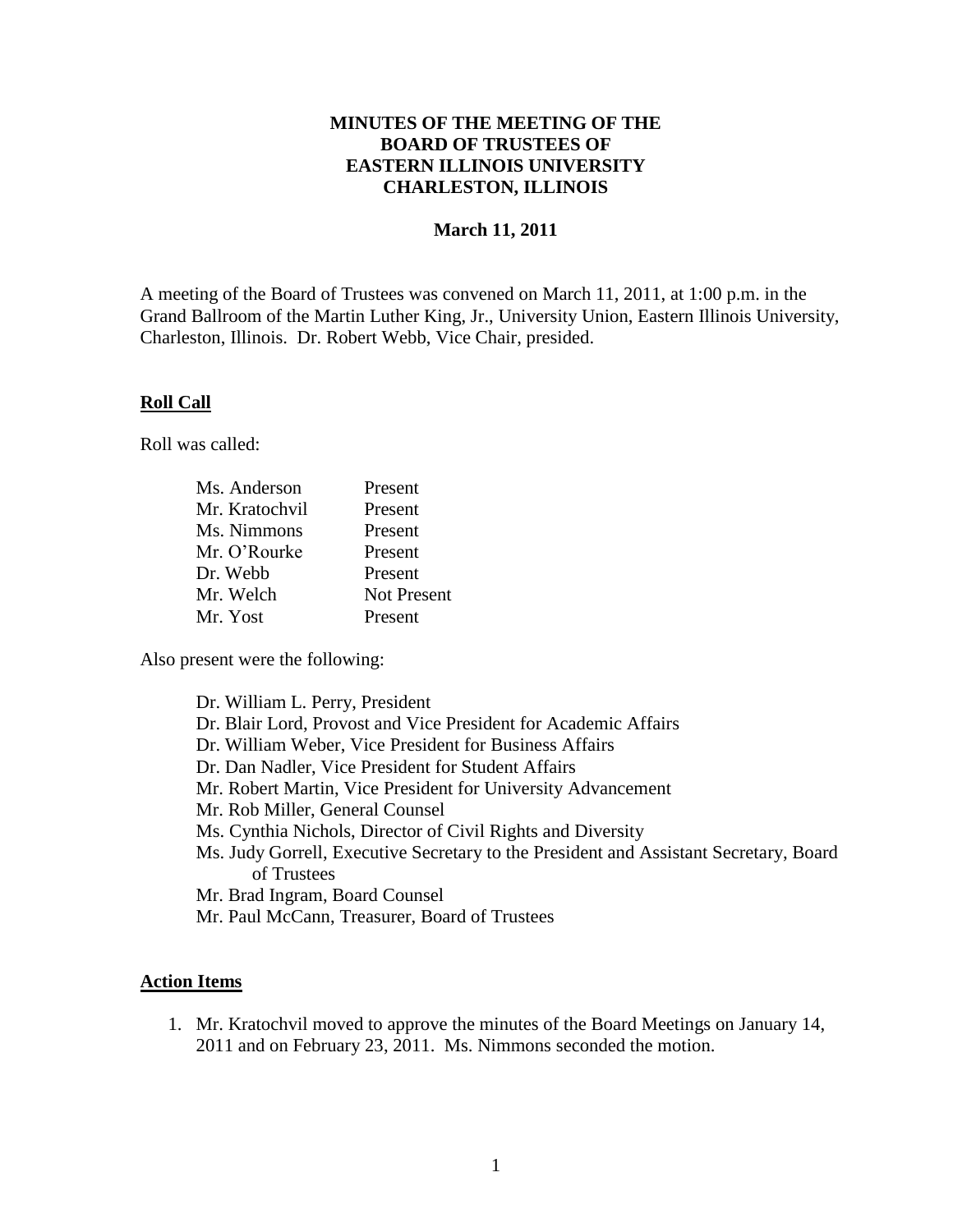Roll was called and the vote was as follows:

| Ms. Anderson   | Yes        |
|----------------|------------|
| Mr. Kratochvil | <b>Yes</b> |
| Ms. Nimmons    | <b>Yes</b> |
| Mr. O'Rourke   | <b>Yes</b> |
| Dr. Webb       | <b>Yes</b> |
| Mr. Yost       | <b>Yes</b> |

Motion carried.

2. Mr. Kratochvil moved to approve the naming of the building at 975 Edgar Drive as the "Dr. Louis M. Grado Building." The building houses the Textbook Rental Service at EIU. Dr. Louis M. Grado exemplified service to humanity, exhibited excellence in university leadership and was critical to the development of teacher training in the field of Elementary Education at Eastern Illinois University, strengthening and sustaining the quality of this keystone program of the college. Mr. O'Rourke seconded the motion.

Roll was called and the vote was as follows:

| Ms. Anderson   | Yes |
|----------------|-----|
| Mr. Kratochvil | Yes |
| Ms. Nimmons    | Yes |
| Mr. O'Rourke   | Yes |
| Dr. Webb       | Yes |
| Mr. Yost       | Yes |
|                |     |

Motion carried.

#### **Information Items**

#### **President's Report**

Dr. Perry mentioned the Athletic Department's certification by the National Collegiate Athletic Association. He also thanked all those who were a part of the steering committee and sub-committees, as well as individuals who provided support for the self-study and subsequent reporting process. Dr. Perry then asked Dr. Weber to provide an update on fiscal year 2011. Dr. Weber reported that the current budget puts a heavier burden on students, in the form of tuition, as compared to the budget ten years ago. He shared that the income fund has grown due to tuition increases and growth in enrollment. This growth has been enough to cover the cost of inflation, help offset the decline in state funding, and help fund a few initiatives that promote excellence at EIU. Dr. Weber also mentioned current legislative priorities, which include pursuing outcomes based funding, pursuing a pilot program to increase revenues by using targeted partial tuition waivers, and pursuing increased autonomy from the state.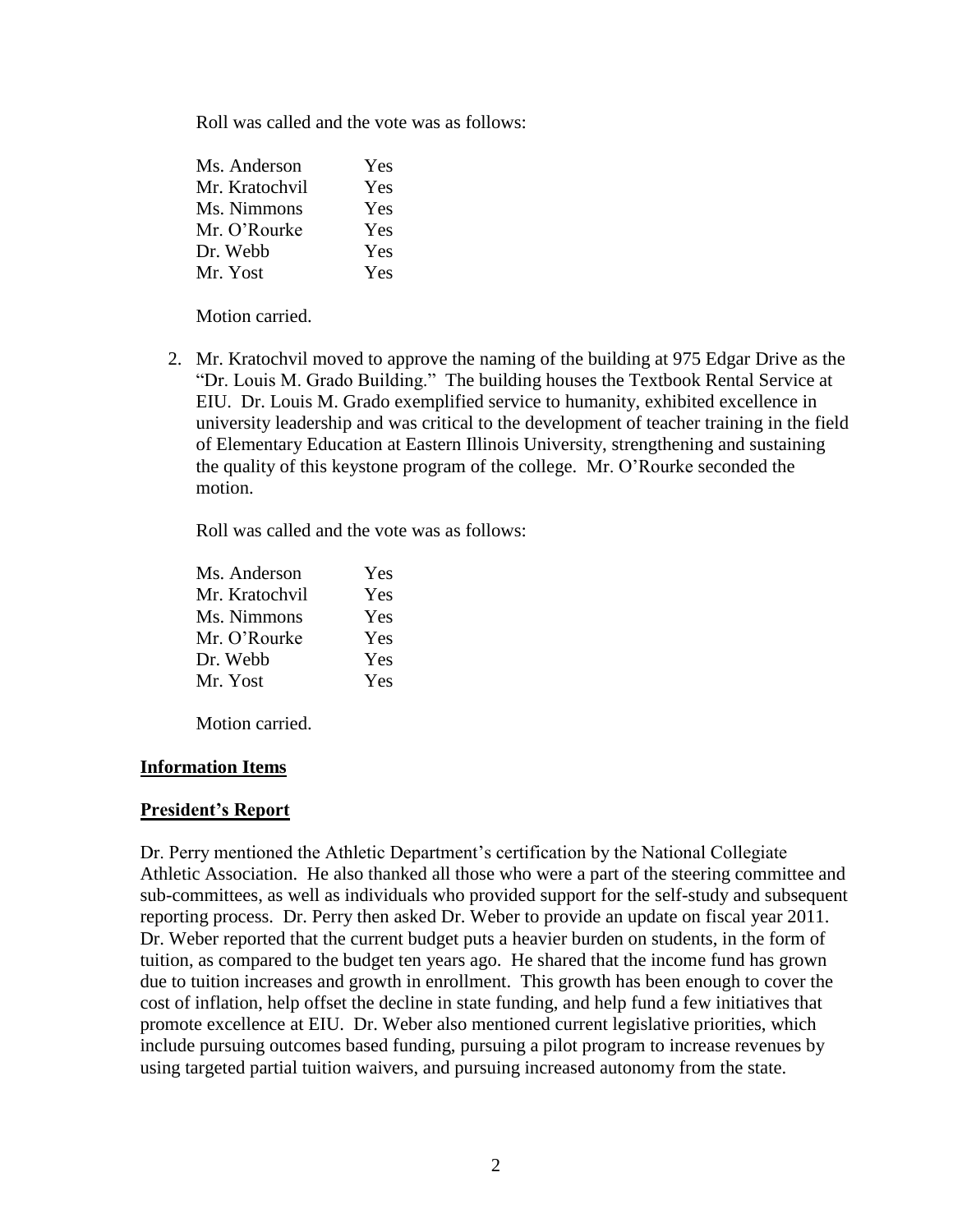# **Report from Board Chair**

Dr. Webb mentioned several books that have been published within the last year, which have been critical of higher education. He also mentioned an article written by Peter Brooks, a Yale professor, who feels the research for these books is flawed, and their observations short on reasoning.

## **Committee Reports**

Executive Committee – Dr. Webb reported that the committee discussed tuition and athletics, and reviewed the report that Dr. Perry made to the Senate Appropriations Committee.

Board Relations – Ms. Nimmons shared information on a presentation from University Marketing & Communications, which is looking at the impact of social media and the use of more electronic media to reach current and prospective students. Ms. Nimmons also reported on Alumni activities, and gave a brief update on the Campaign for EIU. To date the campaign has raised 42.7 million dollars, which is 85.4% of the goal of 50 million dollars. She also mentioned a number of regional campaign kickoff events that are scheduled in the coming months.

Finance/Audit Committee – Dr. Webb mentioned an internal audit charter that will be presented to the Board at the April meeting, and also a review of some recommendations concerning an external audit.

Academic & Student Affairs Committee – Ms. Nimmons reported that the committee received information on the Illinois certification testing system. The committee also had a report on EIU military veterans and several upcoming projects in support thereof. Ms. Nimmons shared the job placement rate of the graduating class of 2009, which is 77% within the first five months after graduation.

Board Regulations – No report.

# **Report from Annuitants**

Dr. Jayne Ozier, President of the EIU Annuitants Association, provided a report to the Board. She shared that their January chapter meeting was also a celebration of the Annuitants Association  $40<sup>th</sup>$  anniversary. At this meeting, Dale Wolf was presented with the annual Annuitants Ambassador award, and Kaylee Babbs-Hackney received a \$500 scholarship. Dr. Ozier also mentioned the association's membership goal of 750. The current membership is 728.

#### **Summary of Purchases \$100,000 - \$249,999**

| Vendor                 | Type of Purchase                                                                     | <b>Bids</b> | Amount    |
|------------------------|--------------------------------------------------------------------------------------|-------------|-----------|
| <b>BLDD</b> Architects | Design services to renovate<br>the former Textbook Rental<br>area in Pemberton Hall. | $1*$        | \$233,750 |